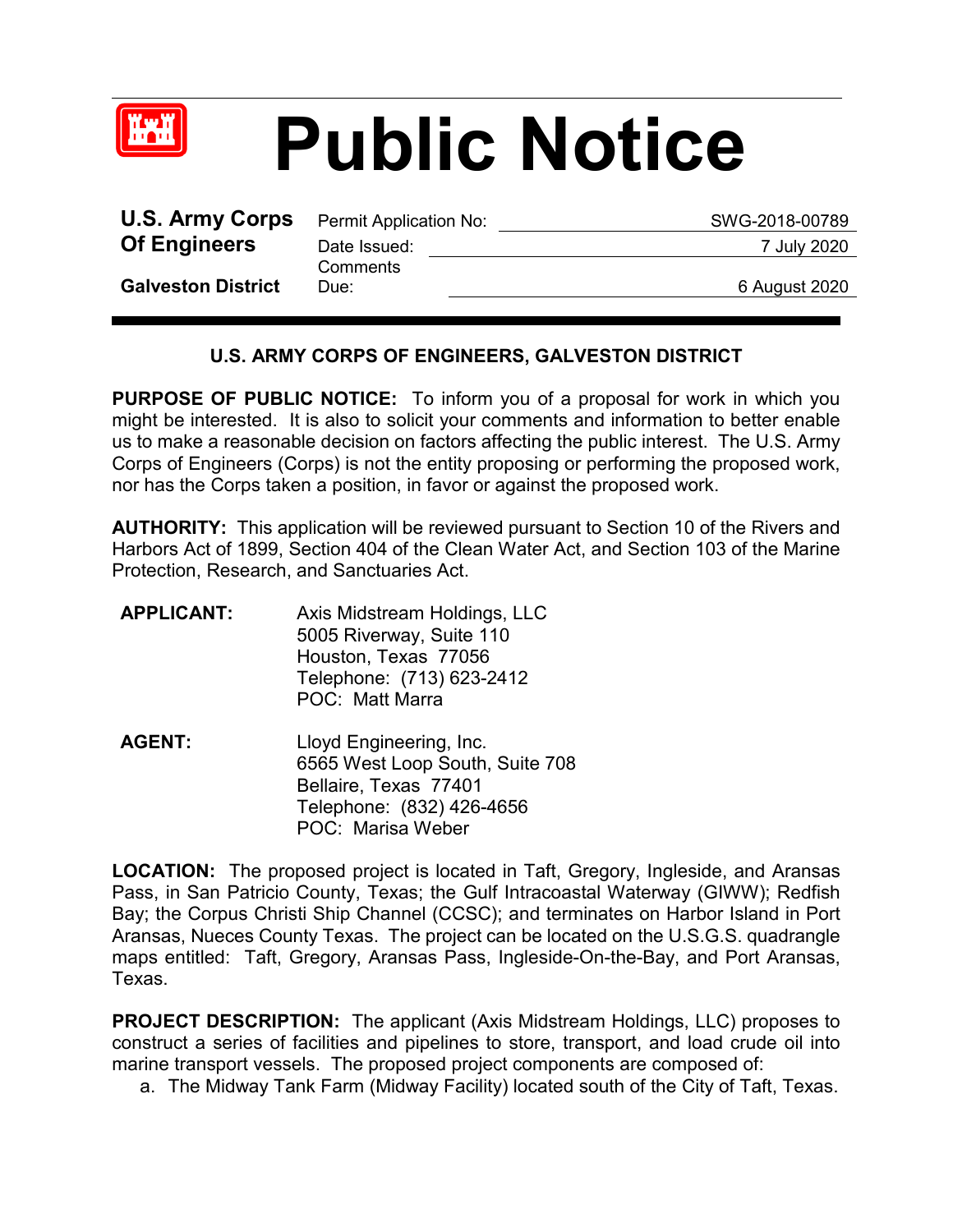- b. The Aransas Pass Staging Facility (Aransas Facility) located west of the City of Aransas Pass.
- c. A pipeline bundle that would connect the Aransas and Midway Facilities. This pipeline bundle would consist of
	- i. one (1) 2-inch fiber optic;
	- ii. one (1) 6-inch gas supply (last mile); and
	- iii. two (2) 36-inch crude oil pipelines.
- d. Harbor Island Loading Terminal (Harbor Island Terminal) located on the west side of the CCSC on Harbor Island in Port Aransas, Texas.
- e. A pipeline bundle that would connect the Aransas and Harbor Island Facilities. This pipeline bundle would consist of:
	- i. one (1) 2-inch fiber optic;
	- ii. one (1) 6-inch gas supply;
	- iii. one (1) 16-inch intermix return; and
	- iv. two (2) 42-inch crude oil pipelines.
- 1. The proposed 60-acre Midway Tank Farm (Sheet 31 of attached plans) project site would be located south of the intersection of Farm-to-Market (FM) 72 and FM 893 in Taft. The facility will consist of multiple sized above ground bulk fluids storage tanks. The 60-acre site is currently being used for agriculture, specifically row crops, and is surrounded by wind energy turbines. Midway was selected as the bulk storage site due to the growing nexus of crude oil pipeline infrastructure in this area. Work associated with the construction of this facility is not regulated.
- 2. Midway to Aransas Facility Pipelines: The Midway to Aransas Facility Pipelines (Sheets 2-15 of attached plans) will consist of the installation of approximately 19.5 miles of one (1) 2-inch fiber optic line, one (1) 6-inch gas supply line, and two (2) 36-inch crude oil pipelines. Each of the 36-inch pipelines are sized to move 80,000 barrels of crude per hour to the Aransas Pass Staging Facility. The bundle would be installed mainly in agricultural fields starting at the Midway Tank Farm to FM 1069. From there to Aransas Pass, the bundle will parallel an existing pipeline corridor adjacent to a residential area located on Live Oak Ridge, north of Ingleside, Texas. The 6-inch gas supply pipeline will be installed and co-located with the two 36-inch pipelines from a tie-in point to the Aransas Pass Staging Facility. The method of installation involves conventional trenching along with horizontal directional drilling (HDD) or the jack and bore method for roadway and waterway crossings. The proposed construction ROW for this segment of the project is 130 feet. The permanent ROW width is 60 feet with the additional 70 feet utilized as temporary workspace. Additional temporary construction workspace outside of the 130-foot wide ROW is proposed at various locations to accommodate foreign pipeline crossings, road crossings, waterway crossings, and points of inflexions (PI), etc., encountered along the route from the Midway Tank Farm to the Aransas Pass Staging Facility. All these features require additional workspace for temporary spoil stockpiling, construction equipment installation, etc., which is needed to safely achieve the required crossings depths. The proposed alignment involves nineteen (19) road crossings, seven (7) waterbody crossings, and six (6) wetland crossings. No road crossing workspaces are located within wetlands. Three (3) of the seven (7)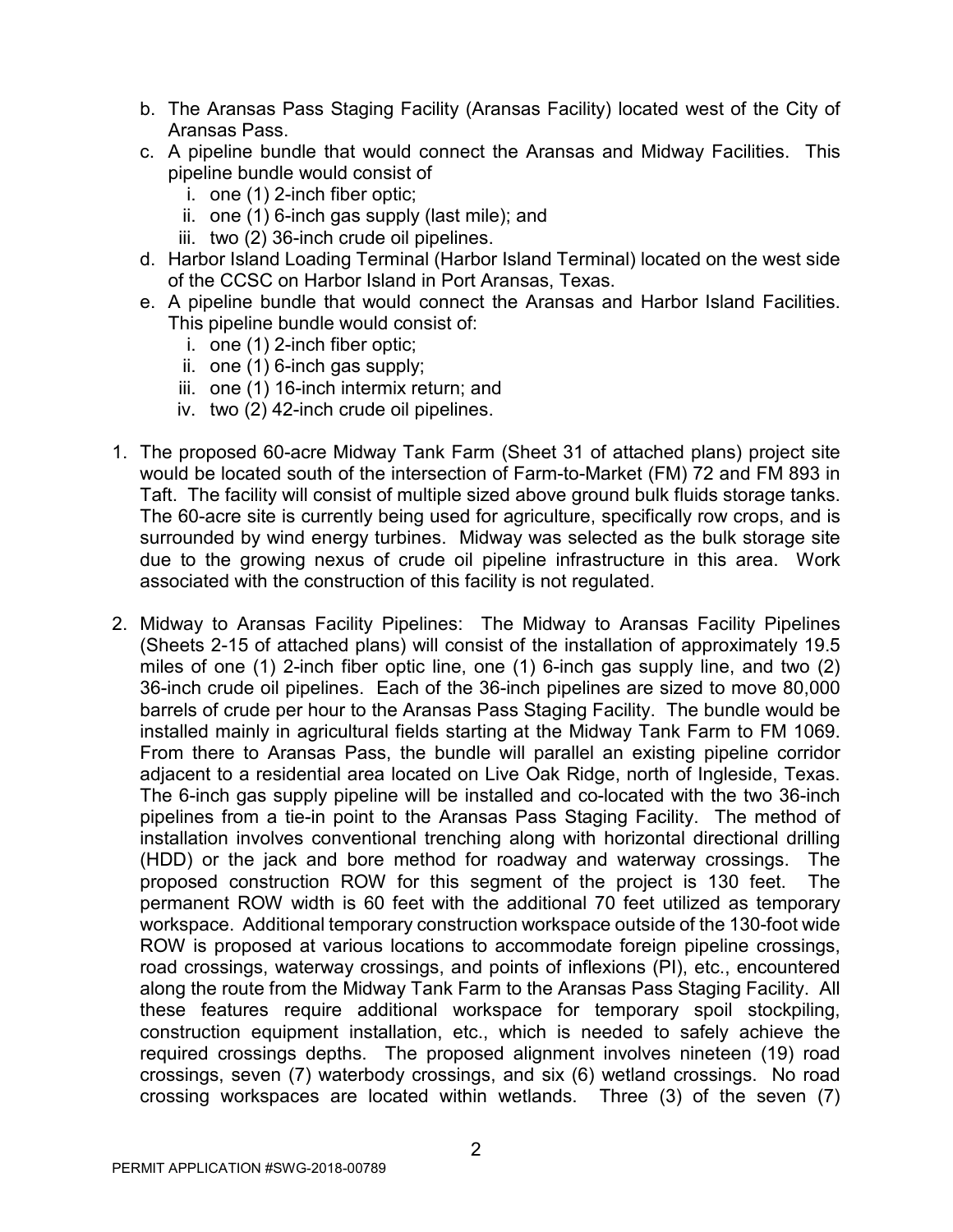waterbody crossings will be crossed using HDD or the jack and bore method avoiding impacts to waters of the United States (WOUS). The remaining four (4) waterbodies within the alignment are proposed to be trenched. Six (6) wetlands were identified within this alignment. The installation of the proposed Midway to Aransas pipeline bundle would result in 14.01 acres of temporary trench and fill impacts in WOUS, including wetlands.

- 3. Aransas Pass Staging Facility (Latitude: 27.876527; Longitude: 97.158305 W): The approximate 60-acre Aransas Pass Staging Facility (Sheet 32 of attached plans) site is located south of the intersection of State Highway (SH) 361 and FM 2725 adjacent to the Gulf Intercostal Waterway (GIWW). The Aransas Pass Staging Facility is proposed to include multiple above ground bulk liquids storage tanks with associated piping, tank manifolds, incoming and outgoing pigging areas, two ship loading pumps, a recycle pump area, and an emergency access road. Of the 60-acre project site, approximately 17.33 acres are jurisdictional WOUS which are proposed to be permanently filled.
- 4. Aransas Facility to Harbor Island Pipelines: The Aransas Facility to Harbor Island Pipelines (Sheets 16-20 of attached plans) will consist of the installation of one (1) 2-inch diameter fiber optic line, one  $(1)$  6-inch diameter gas supply pipeline, one  $(1)$ 16-inch diameter intermix return pipeline, and two (2) 42-inch diameter crude oil pipelines approximately 5.5 miles in length. The lines would be installed from the Aransas Facility across the GIWW and Redfish Bay and terminate at Harbor Island. The pipelines will be installed via HDD from the mainland below the GIWW and a portion of Redfish Bay spanning approximately 4,250 feet. From the HDD point of exit to Harbor Island the lines will be trenched and backfilled at a minimum depth of cover of 3 feet. The 42-inch diameter crude oil pipelines are designed to allow the loading of two marine vessels at a maximum rate of 80,000 barrels/hour. The 6-inch diameter gas supply pipeline will serve as a fuel source for the vapor destruction equipment. The 16-inch diameter intermix return pipeline will move product from the remix tanks at Harbor Island Terminal back to the Aransas Pass Staging Facility. The fiber optic lines will be installed to facilitate operational communications. Field instrumentation for automated valves, tank levels, etc., will be monitored and operated from within a centralized control room. The Aransas Facility to Harbor Island Pipelines require both water and land construction and installations. The construction requirements and sequence for installations for these pipelines can be broken down into five segments. The following sections describes each segment and the associated construction requirements.
	- a. HDD across the GIWW (Sheet 21 of attached plans): The first portion of the Harbor Island route will consist of utilizing the HDD method from a land-based drilling location within the proposed Aransas Facility extending southeasterly approximately 4,250 feet to an exit within an abandoned oil and gas well slip in Redfish Bay. The pipelines will be installed in three separate drilling operations at various depths. The shallowest drill, the center HDD, will be a bundle drill consisting of the one (1) 2-inch diameter fiber optic conduit, one (1) 6-inch diameter gas supply pipeline, and the one (1) 16-inch diameter return remix line and will be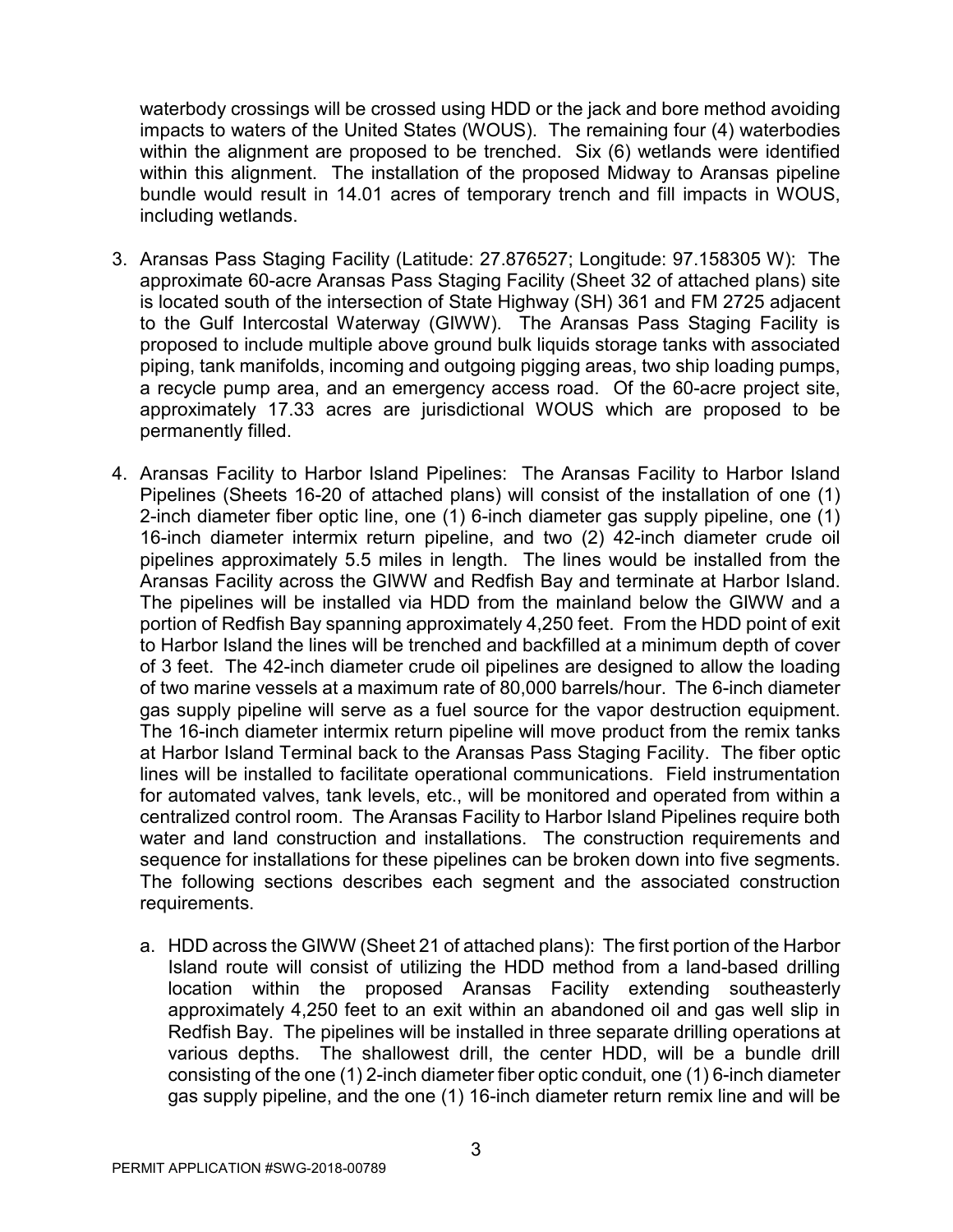drilled first. The two outermost and deepest drills will be the two (2) individual 42-inch diameter crude pipelines which will be installed separately during the second and third drills. The pilot hole will be drilled from the Aransas Pass Staging Facility site to the oil and gas well slip within the proposed 200-foot by 300-foot HDD workspace. The existing oil and gas slip will be utilized for the 260-foot by 300-foot HDD exit workspace. The oil and gas slip access canal will be utilized for marine vessel access, assembly of the pipelines and for floatation of the HDD back-string. Once the drilling operation is complete, the pipelines will be assembled, pre-hydrotested and pulled from the location canal back to the Aransas Pass Staging Facility.

- b. Installation within existing Oil and Gas Canal System (Sheet 17 of attached plans): To further avoid and minimize impacts during the installation of the series of pipelines, the applicant proposes to utilize a series of abandoned oil and gas canals on the northwest side and southeast side of Redfish Bay (approximate 5,000 linear feet). As detailed in the permit drawings, a trench will be excavated within the canal bottoms and the excavated material will be temporarily stockpiled adjacent to the trench. Excavation will be done with barge mounted dredging equipment. The individual lines will be fabricated on a pipe lay barge and installed within the common trench. The trench will be backfilled utilizing the stockpiled material to provide the required protective cover. Excavation and spoil placement within the existing canal systems will avoid impacts to seagrass to the fullest extent practicable. The proposed workspace is 150-foot wide, with 75 feet being designated as the trench/workspace, and 60 feet designated as temporary spoil placement area. Turbidity curtains or other equivalent measures will be installed adjacent to the workspaces to reduce the potential for secondary impacts to adjacent seagrass habitats in addition to using the existing oil and gas access canals to minimize the required impacts to the seagrass beds.
- c. Installation across Redfish Bay (Sheet 18 of attached plans): Similar to the oil and gas canal installation methodology, a 75-foot wide trench will be excavated within the bay bottom and excavated material will be temporarily stockpiled on the bay bottom adjacent to the trench. Excavation will be done with barge mounted dredging equipment. The individual lines will be fabricated on a pipe lay barge and installed within the common trench. The trench will be backfilled utilizing the stockpiled material to provide the required protective cover. During bay construction the work areas and temporary spoil placement sites will be marked, and signage maintained to provide for safe marine traffic. Due to its location being at the mouth of the existing oil and gas access canal located on the south side of Redfish Bay, potential impacts to seagrass resources are unavoidable along this 5,800 linear foot segment. The minimum workspace needed to install the pipelines across this area is being proposed to reduce impacts.
- d. Seagrass Shallows and Tidal Flat Installation (Sheets 19 of attached plans): When departing the most southerly canal reach, the pipelines are proposed to be installed within shallow open water of Redfish Bay onto the southern reach of Harbor Island and then easterly on the island roughly parallel to the Corpus Christi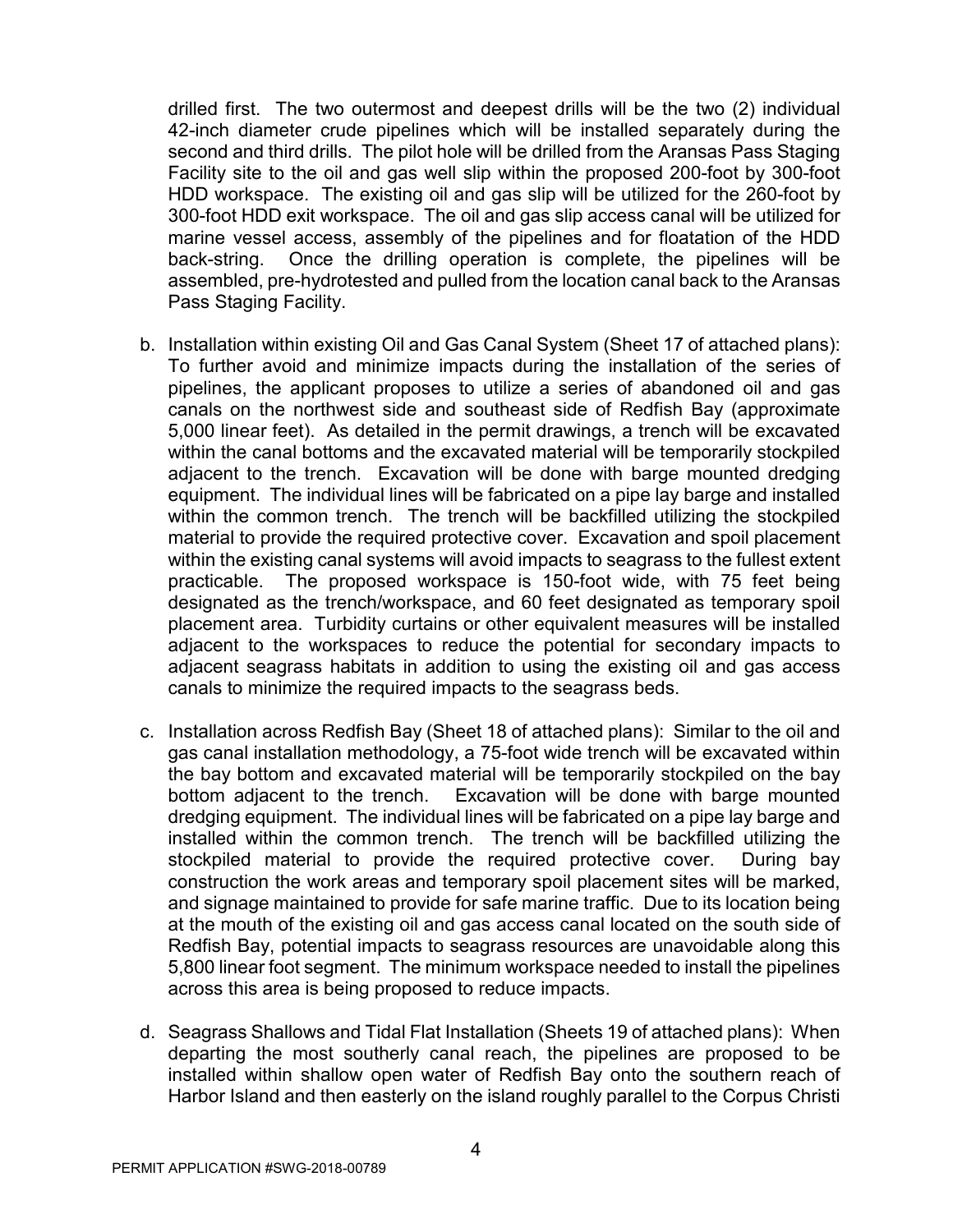Ship Channel for approximately 4,000 feet. This sandy area (tidal flat) is situated above mean high water and is generally devoid of vegetation. A trench will be excavated within the bay shallows and on the tidal flat utilizing a mechanical excavator on pontoons (marsh buggy). The excavated material will be temporarily stockpiled adjacent to the trench. In the bay shallows the individual lines will be fabricated on a pipe lay barge and pushed into the common trench to a tie-in point with the land-based segment. On the tidal flats, the lines will be assembled adjacent to the trench and placed within the trench by cranes. The trench would be backfilled utilizing the stockpiled material to provide the required protective cover. Within the shallow bay area, turbidity curtains or other equivalent measures would be installed adjacent to the workspaces to reduce secondary impacts to adjacent seagrass resources. On the tidal flats, industry standard terrestrial best management practices (e.g., silt curtains, haybales, etc.) would be utilized to reduce secondary adverse impacts from runoff. Seagrass would be impacted by the proposed alignment and are located just north of the point where the alignment turns easterly across the tidal flat area. Approximately 10.64 acres of tidal flats would be temporarily impacted during the installation. Construction across the tidal flats would also result in impacts to approximately 0.45 acres of black mangrove. Additionally, approximately 0.13 acres of estuarine wetlands would be impacted.

- e. Installation within the Dredge Material Placement Area (Sheet 20 of attached plans): The pipeline approach to the Harbor Island Terminal within the existing DMPA would be installed by conventional land-based trench and backfill method. The trench would be excavated, and material placed adjacent to the trench within the workspace. The lines would be laid out adjacent to the trench, welded and placed into the common trench. All the lines would be hydrotested and then the trench backfilled utilizing the stockpiled material to provide the required protective cover. Standard terrestrial best management practices (e.g., silt curtains, hay bales, etc.) would be utilized to reduce secondary impacts from runoff. No impacts to WOUS, including wetlands, are proposed for this section of the Aransas to Harbor Island Pipelines.
- 5. Harbor Island Terminal (Latitude: 27.844767 N; Longitude: 97.083002 W): The Harbor Island Terminal is located 0.5 miles west of the intersection of Hwy 361 along the western slope of the Corpus Christi Ship Channel (between Stations 110+00 and 90+00) southwest of Port Aransas, Texas (Sheet 34 of attached plans). An approximately 20-acre site would contain the necessary infrastructure behind the two vessel berthing slips (piping, loading equipment, above ground bulk fluid remix tanks, etc.). A bulkhead would be constructed on the northwest and southwest sections of the vessel berthing slips. The berthing area would contain a 675-foot long by 17-foot wide approach trestle standing on 36-inch diameter pilings that leads to a 120-foot long by 100-foot wide terminal pier structure that would act as a ship dock platform. There would also be twenty one (21) 24-foot by 24-foot mooring dolphins installed. Refer to Sheet 36 and 37 for detailed plan and profile drawings of the proposed Harbor Island Terminal. The proposed Harbor Island Terminal is designed to accommodate up to two (2) Very Large Crude Carriers (VLCC) sized vessels.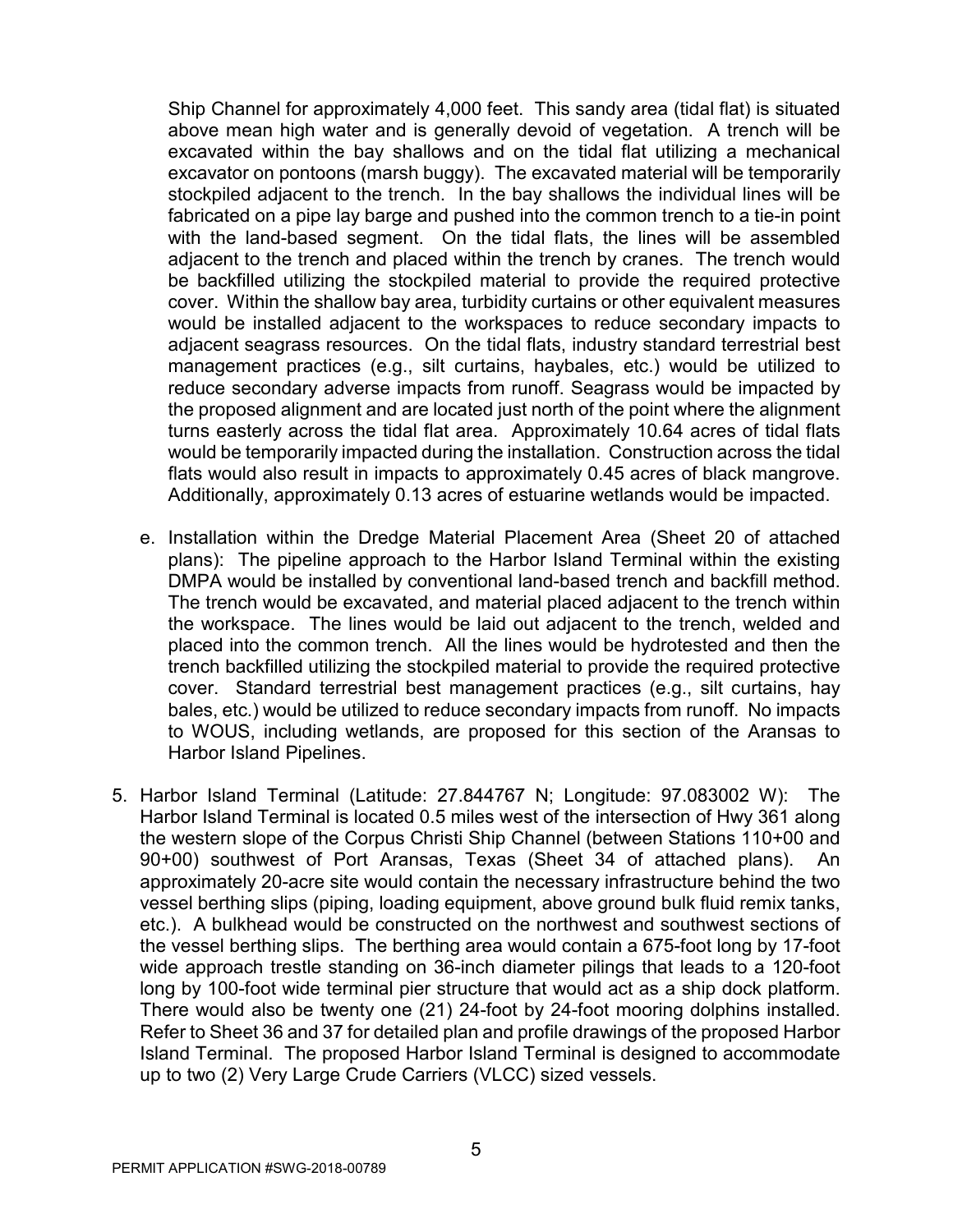The construction and operation of the Harbor Island Terminal would require the removal and relocation of approximately 5.6 million cubic yards (MCY) of new work material to provide the space necessary to safely maneuver and berth incoming and outgoing vessels. Dredging and excavation activities for the Harbor Island Terminal would occur within an approximate 82-acre dredge footprint to depths of -54 feet mean lower low water (MLLW), plus 4 feet advanced maintenance, and 2 feet of allowable overdredge (-60 feet MLLW).

The excavation/dredging activities will be accomplished in a phased approach. The first phase of dredging (Terrestrial) will involve the use of dragline bucket dredge and/or other earth moving equipment within an approximate 22.6-acre existing terrestrial area. In order to facilitate the terrestrial dredging, sheet piles will temporarily be placed across the slip width in order to dewater and isolate the northern terrestrial portion of the slip. Excavators will be used to remove material from the 22.6-acre existing terrestrial area to a depth of ‐25 feet MLLW. The top 6 feet of material located within the existing 22.6-acre terrestrial area totals approximately 0.22 MCY and would be separated for placement and or use on-site. The initial dredged material will be used for on-site buildup for the Harbor Island Terminal and construction of containment berms.

The second phase (Marine) of dredging will be accomplished via hydraulic cutter‐head suction dredge. This phase involves removal of the temporary sheet pile in order to provide flotation across the overall 82-acre dredge footprint for the dredging vessels. Dredging will begin at the southern end of the slip area, adjacent to the ship channel and fan across the entire slip in a northerly direction. The material will be removed in layers across the slip until the desired depth of -54 feet MLLW, plus 4 feet advanced maintenance, and a 2 feet overdredge (-60 feet MLLW) is achieved.

The applicant conducted an alternatives analysis of potential dredged material disposal options to determine the most practical and feasible alternatives for the placement of dredged material associated with the construction of the Harbor Island Terminal. The above proposed project is the applicant's preferred alternative.

**PROPOSED COMPENSATORY MITIGATION:** The applicant has proposed a two part compensatory mitigation plan to offset the unavoidable impacts to jurisdictional waters of the US. The first conceptual permittee responsible mitigation plan is entitled *Mustang Island – Croaker Hole Sea Grass Restoration Plan* dated April 2020 (refer to attached plan in 73 sheets). The proposed mitigation plan would compensate for the potential unavoidable temporary impacts of 7.84 acres of seagrass beds and 0.33 acre of estuarine emergent *Spartina alterniflora* living shoreline wetlands associated with the proposed Midway to Harbor Island Pipeline and Terminal Project. The second conceptual compensation mitigation plan for additional permanent proposed project impacts associated with the Aransas Pass Staging Facility will be addressed in a separate mitigation plan. Mitigation for unavoidable temporary impacts to seagrass beds will use a minimum ratio of 2:1 (mitigation acre to impact acre).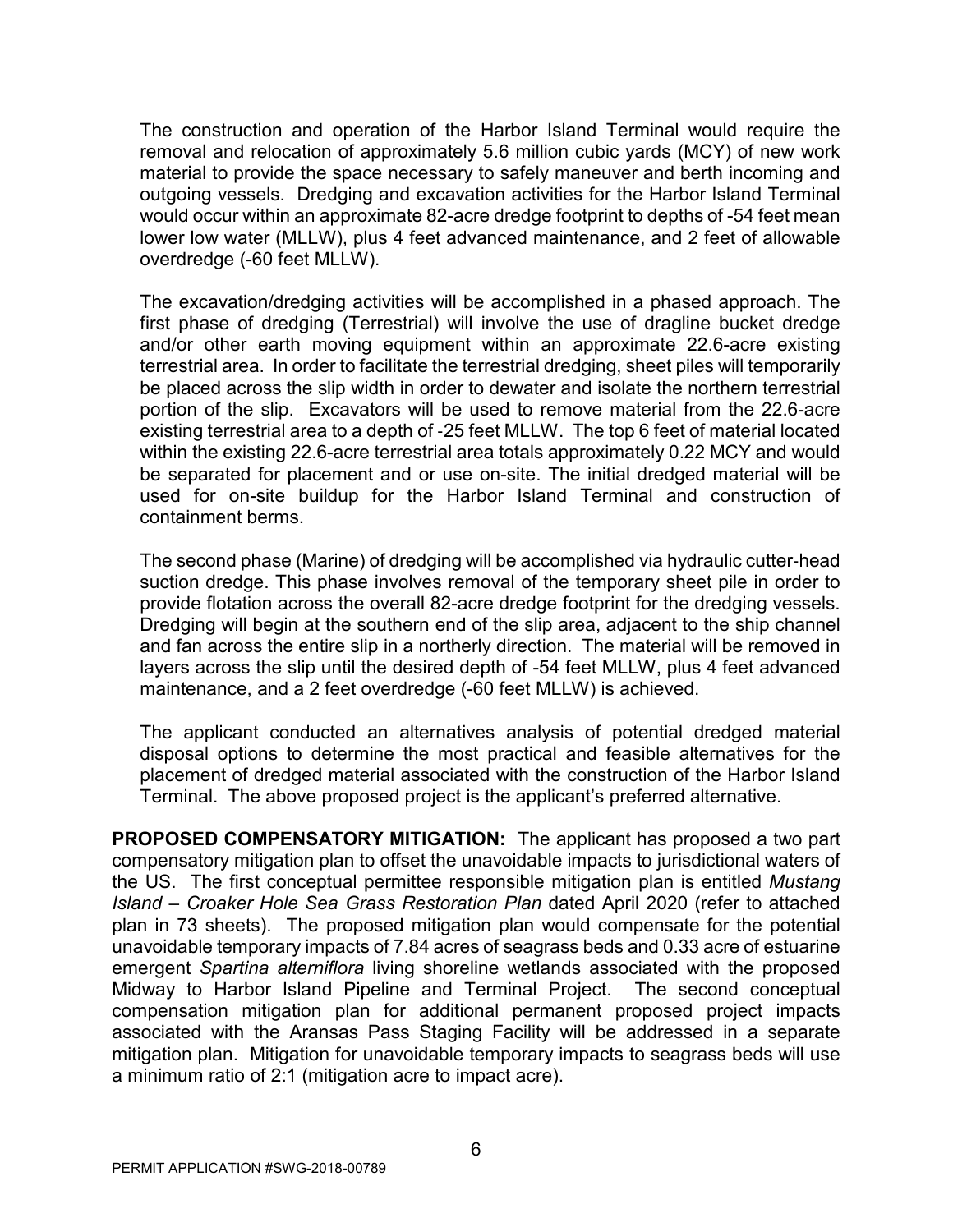## **SECTION 103:**

**NEW WORK ODMDS:** The New Work Ocean Dredged Material Disposal Site (ODMDS) is located 3.4 miles offshore of Nueces County, Texas (refer to sheet 39) and 6,200 feet southwest of the centerline of the Outer Bar Channel. The site is rectangle-shaped and covers approximately 1.36 square nautical miles of open-ocean. Corner Coordinates are provided in Table 1. Placement of dredged material in the New Work ODMDS is limited to a 4,000 feet by 5,000 feet specified release zone. The release zone site corners are detailed in Table 2.

| <b>New Work Corner</b> | Latitude (NAD 83) | Longitude (NAD 83) |
|------------------------|-------------------|--------------------|
| <b>Northwest</b>       | 27.795307         | $-97.003598$       |
| <b>Northeast</b>       | 27.787807         | $-96.990542$       |
| Southwest              | 27.771697         | $-97.020265$       |
| Southeast              | 27.763919         | $-97.007209$       |

Table 1. New Work ODMDS Corner Coordinates

## Table 2. New Work Discharge Area Corner Coordinates

| <b>New Work Corner</b> | Latitude (NAD 83) | Longitude (NAD 83) |
|------------------------|-------------------|--------------------|
| <b>Northwest</b>       | 27.792472         | $-97.004042$       |
| Northeast              | 27.786583         | $-96.993992$       |
| Southwest              | 27.780584         | $-97.012687$       |
| Southeast              | 27.774584         | $-97.002492$       |

The Corpus Christi New Work ODMDS was designated by the Environmental Protection Agency (EPA) in 1988 as the Homeport Project ODMDS. The purpose was to provide a disposal area for new work dredged material from the planned U.S. Navy's Homeport Project at Corpus Christi/Ingleside, Texas. Ultimately, the Homeport Project was never constructed.

In August of 2014, the name was changed from the Homeport Project ODMDS to Corpus Christi New Work ODMDS and the period of use and use restriction were changed to suitable dredged material from the greater Corpus Christi, Texas vicinity over an indefinite period of time.

In September of 2015 the use restrictions of several Texas ODMDS sites including the Corpus Christi New Work ODMDS, were modified to include suitable dredged material from the greater vicinity of the respective federal channels. The modification allowed the disposal of suitable dredged material by non-federal entities (port authorities, private parties, etc.) in Corpus Christi area. This change was made at the request of the US Army Corps of Engineers, Galveston District based on modeling showing that, absent expansion of ocean disposal use, the Corps would have insufficient future capacity at the nearshore placement areas typically used for operations and maintenance activities.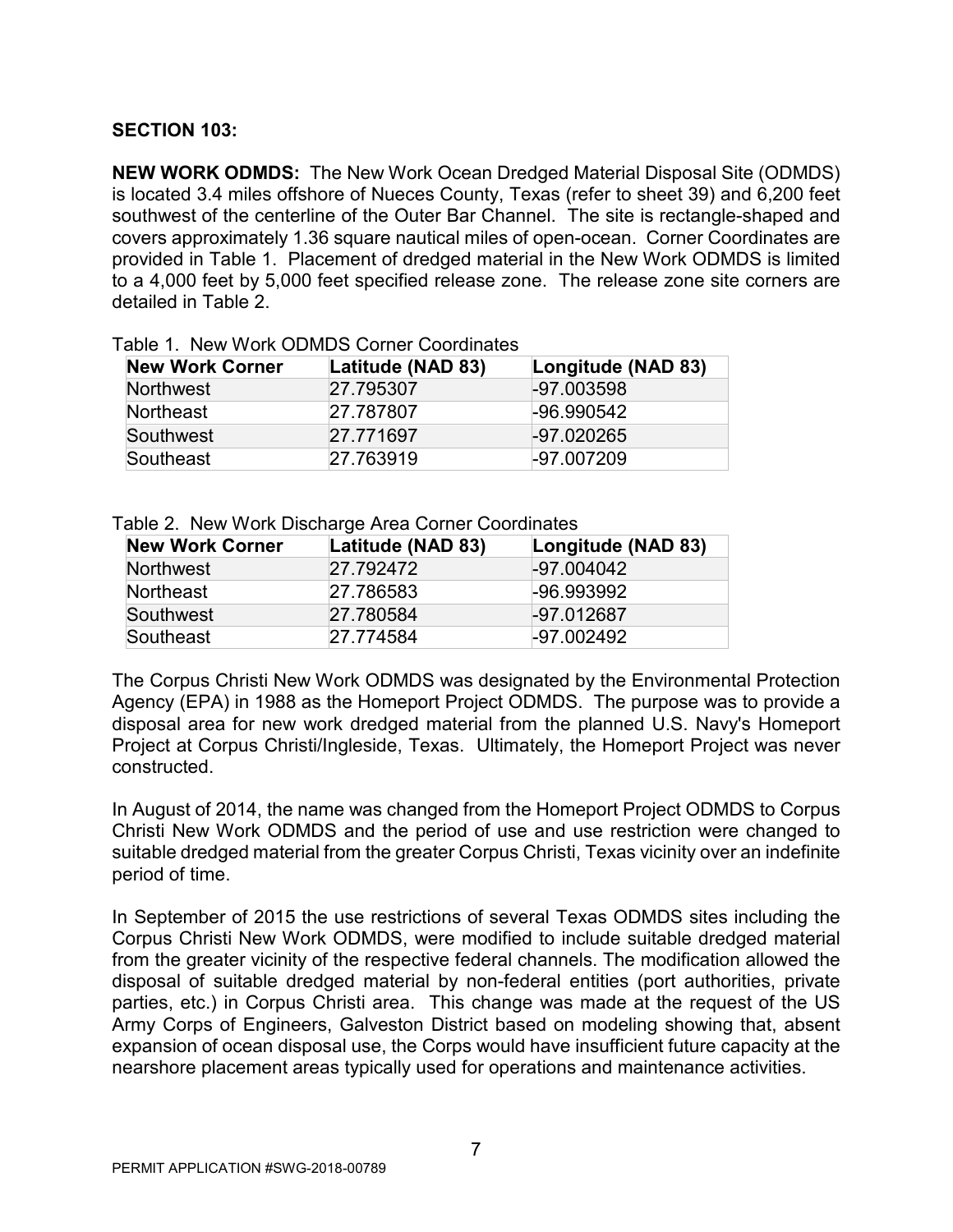Since its initial designation, the Corpus Christi New Work ODMDS has been utilized once for disposal of dredged material. The Corpus Christi Ship Channel Improvement Project (CCSIC) site disposed of 4.7 MCY in 2020.

Designation of the ODMDS by the EPA does not constitute approval by the EPA for placement of materials at the site. Prior to each placement event, the concurrence by the EPA must be given after determination that the materials meet all environmental criteria and regulatory requirements pursuant to MPRSA.

**AUTHORIZED DISPOSAL EFFECTS**: Dredged material deposited at the site is expected to disperse and erode quickly. There are no significant environmental resources delineated within or immediately outside of the designated ODMDS. Since this site is dispersive in nature, the primary concern of the use of the site is the potential short-term buildup of dredged material, such that a hazard to navigation is presented. During the site selection process EPA excluded areas that would interfere with shipping, fishing, recreation, mineral extraction, desalinization, fish and shellfish culture, areas of special scientific importance and other legitimate uses of the ocean.

Another concern is short-term transport of the dredged material beyond the ODMDSs boundaries; specifically, the benthic community can be impacted if significant rapid movement of material off the site occurs, resulting in burial of benthic populations outside the site. In the 1987 designation of the ODMDS, the EPA concluded the primary environmental impact from use of the site would be burial of the benthic infaunal community at the site. Furthermore, the site was sized with a buffer zone developed to ensure that perturbations caused by disposal would be reduced to ambient conditions at the boundaries of the site.

The 2018 Site Management and Monitoring Plan (SMMP) added several additional requirements including use of bathymetric surveys before and every month during work, as well as specific methodologies for the time, location and method of placement of material in the disposal zone to ensure material placed in the site would not adversely affect the surrounding environment.

**CHARACTERISTICS AND COMPOSITION OF THE DREDGED MATERIAL**: In accordance with the February 1991 E*valuation of Dredged Material Proposed for Ocean Disposal Testing Manual* (Green Book) the applicant completed a Tier I analysis of the dredged material. A primary purpose of Tier I is to identify the contaminants of concern (if any) in that particular dredged material. This information is used to select subsequent analyses in Tiers II, III, and IV. Preliminary results submitted with the application indicates the material to be dredged at Harbor Island is predominantly fine sand with silt and clay.

The CCSIP tested the suitability of both new work material and maintenance material from the Corpus Christi Ship Channel for offshore disposal under Marine Protection, Research and Sanctuaries Act (MPRSA) Section 103. The results were documented in the *Sampling, Chemical Analysis, and Bioassessment in Accordance with MPSRA Section 103* report (2018 Report.) Based on the results of the sampling, testing, and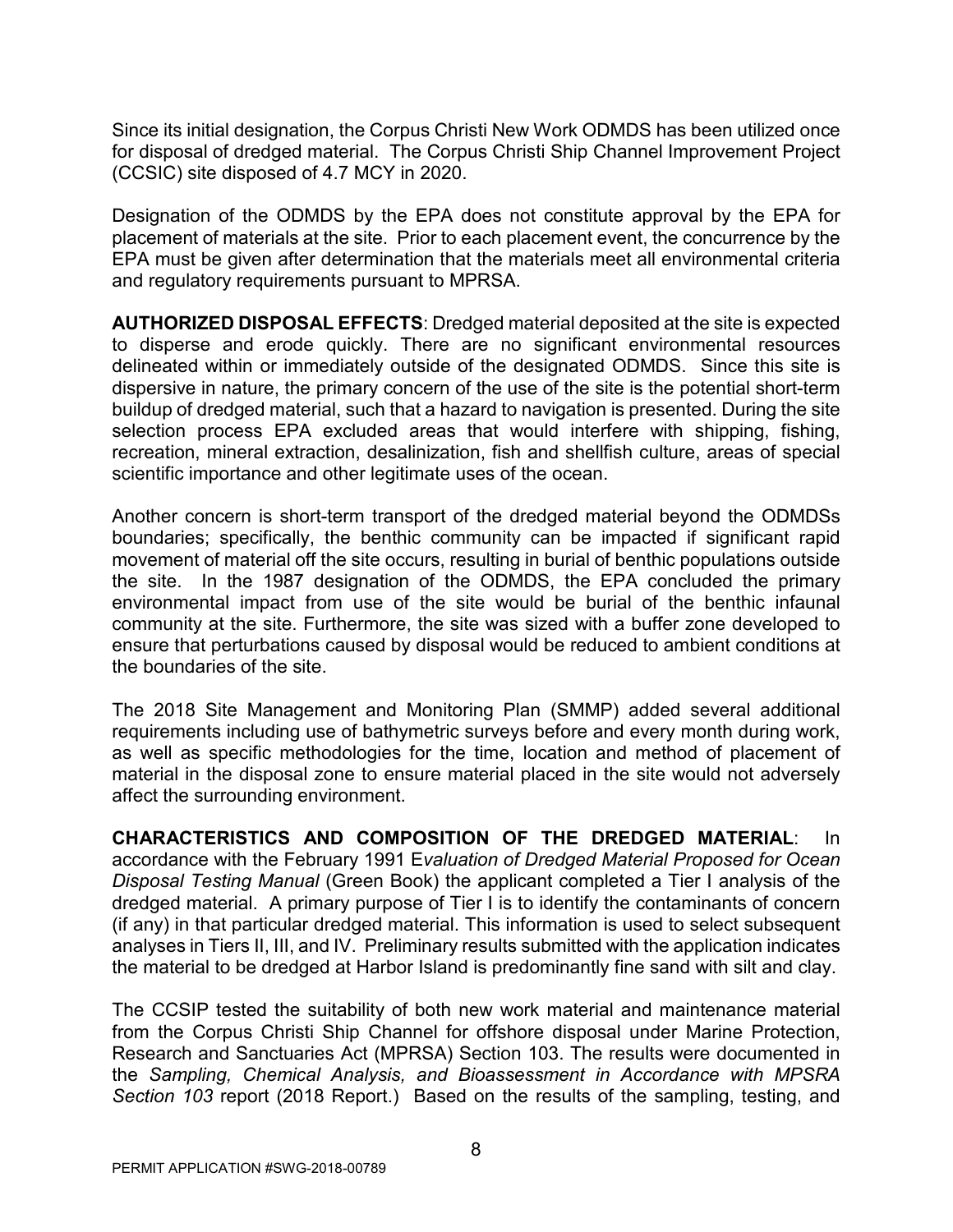evaluation completed in 2018, site water, and elutriate, as well as toxicity and bioaccumulation testing, a lines of evidence analysis concluded that no adverse environmental effects would be expected from dredging or placement of the sediment from the project area into the New Work ODMDS.

**AVOIDANCE AND MINIMIZATION**: The sediments proposed for transportation and disposal will be evaluated pursuant to Section 103 of the Marine Protection Research and Sanctuaries Act (MPRSA) and the EPA Region 6's RIA to ensure any dredged material transported is suitable for ocean disposal. In addition, all work will be completed in accordance with the 2018 Corpus Christi New Work, Site Management and Monitoring Plan, as well as, any additional requirements from state and federal agencies.

**NOTES:** This public notice is being issued based on information furnished by the applicant. This project information has not been verified by the Corps. As of the date of this Public Notice, the Corps has received but not yet verified the wetland delineation. The applicant's plans are enclosed in 39 sheets.

A preliminary review of this application indicates that an Environmental Impact Statement (EIS) is not required. Since permit assessment is a continuing process, this preliminary determination of EIS requirement will be changed if data or information brought forth in the coordination process is of a significant nature.

Our evaluation will also follow the guidelines published by the U.S. Environmental Protection Agency pursuant to Section 404 (b)(1) of the Clean Water Act (CWA).

**OTHER AGENCY AUTHORIZATIONS:** The applicant has stated that the project is consistent with the Texas Coastal Management Program (CMP) goals and policies and will be conducted in a manner consistent with said Program. The Texas Railroad Commission will determine if the project is consistent with the goals and policies of the CMP and will review this application under Section 401 of the CWA to determine if the work as well as return water from the upland contained dredge material placement areas would comply with State water quality standards.

The proposed project will require Section 408 coordination and review. This is a requirement for activities that seek permission from the US Army Corps of Engineers pursuant to 33 USC 408 because the proposed project will alter or temporarily or permanently occupy or use a US Army Corps of Engineers federally authorized civil works project. Changes to the proposed project, from the Section 408 process, may warrant additional coordination.

**NATIONAL REGISTER OF HISTORIC PLACES:** The staff archaeologist has not reviewed the latest published version of the National Register of Historic Places, lists of properties determined eligible, and other sources of information. The following is current knowledge of the presence or absence of historic properties and the effects of the undertaking upon these properties: The staff archeologist is currently reviewing the applicant cultural resource information and will initiate consultation with the SHPO if necessary.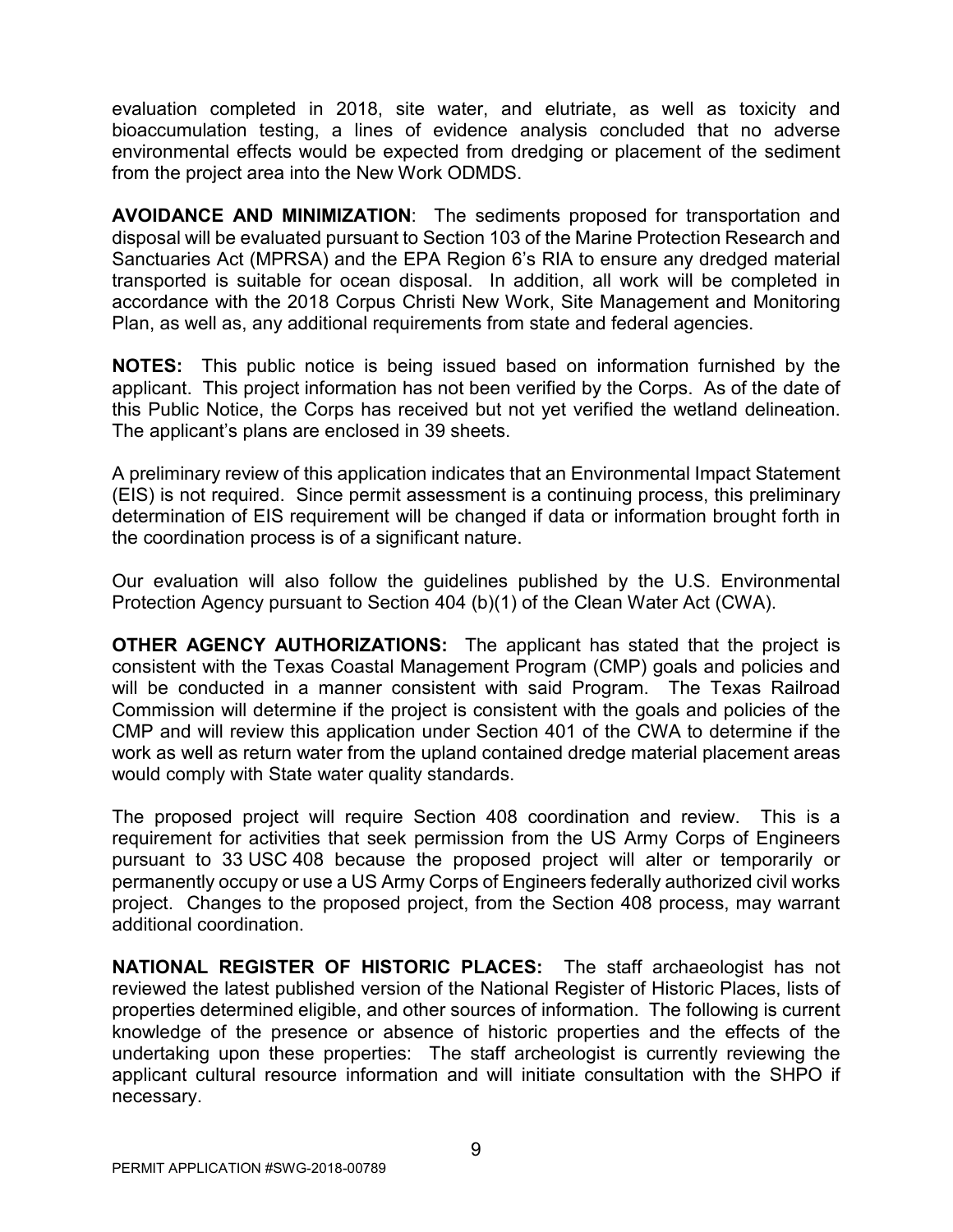**THREATENED AND ENDANGERED SPECIES:** Threatened and/or endangered species and/or their critical habitat may be affected by the proposed work. Consultation with the U.S. Fish and Wildlife and/or the National Marine Fisheries Service will be initiated to assess the effects on listed endangered species.

**ESSENTIAL FISH HABITAT:** This notice initiates the Essential Fish Habitat consultation requirements of the Magnuson-Stevens Fishery Conservation and Management Act. Our initial determination is that the proposed action would have an adverse impact on Essential Fish Habitat or federally managed fisheries in the Gulf of Mexico. Our final determination relative to project impacts and the need for mitigation measures is subject to review by and coordination with the National Marine Fisheries Service.

**PUBLIC INTEREST REVIEW FACTORS:** This application will be reviewed in accordance with 33 CFR 320-332, the Regulatory Programs of the Corps of Engineers, and other pertinent laws, regulations and executive orders. The decision whether to issue a permit will be based on an evaluation of the probable impacts, including cumulative impacts, of the proposed activity on the public interest. That decision will reflect the national concern for both protection and utilization of important resources. The benefits, which reasonably may be expected to accrue from the proposal, must be balanced against its reasonably foreseeable detriments. All factors, which may be relevant to the proposal, will be considered: among those are conservation, economics, aesthetics, general environmental concerns, wetlands, historic properties, fish and wildlife values, flood hazards, floodplain values, land use, navigation, shore erosion and accretion, recreation, water supply and conservation, water quality, energy needs, safety, food and fiber production, mineral needs and, in general, the needs and welfare of the people.

**SOLICITATION OF COMMENTS:** The Corps of Engineers is soliciting comments from the public, Federal, State, and local agencies and officials, Indian tribes, and other interested parties in order to consider and evaluate the impacts of this proposed activity. Any comments received will be considered by the Corps of Engineers to determine whether to issue, modify, condition or deny a permit for this proposal. To make this decision, comments are used to assess impacts on endangered species, historic properties, water quality, general environmental effects, and the other public interest factors listed above. Comments are used in the preparation of an Environmental Impact Assessment and/or an Environmental Impact Statement pursuant to the National Environmental Policy Act. Comments are also used to determine the need for a public hearing and to determine the overall public interest of the proposed activity.

This public notice is being distributed to all known interested persons in order to assist in developing facts upon which a decision by the Corps of Engineers may be based. For accuracy and completeness of the record, all data in support of or in opposition to the proposed work should be submitted in writing setting forth sufficient detail to furnish a clear understanding of the reasons for support or opposition.